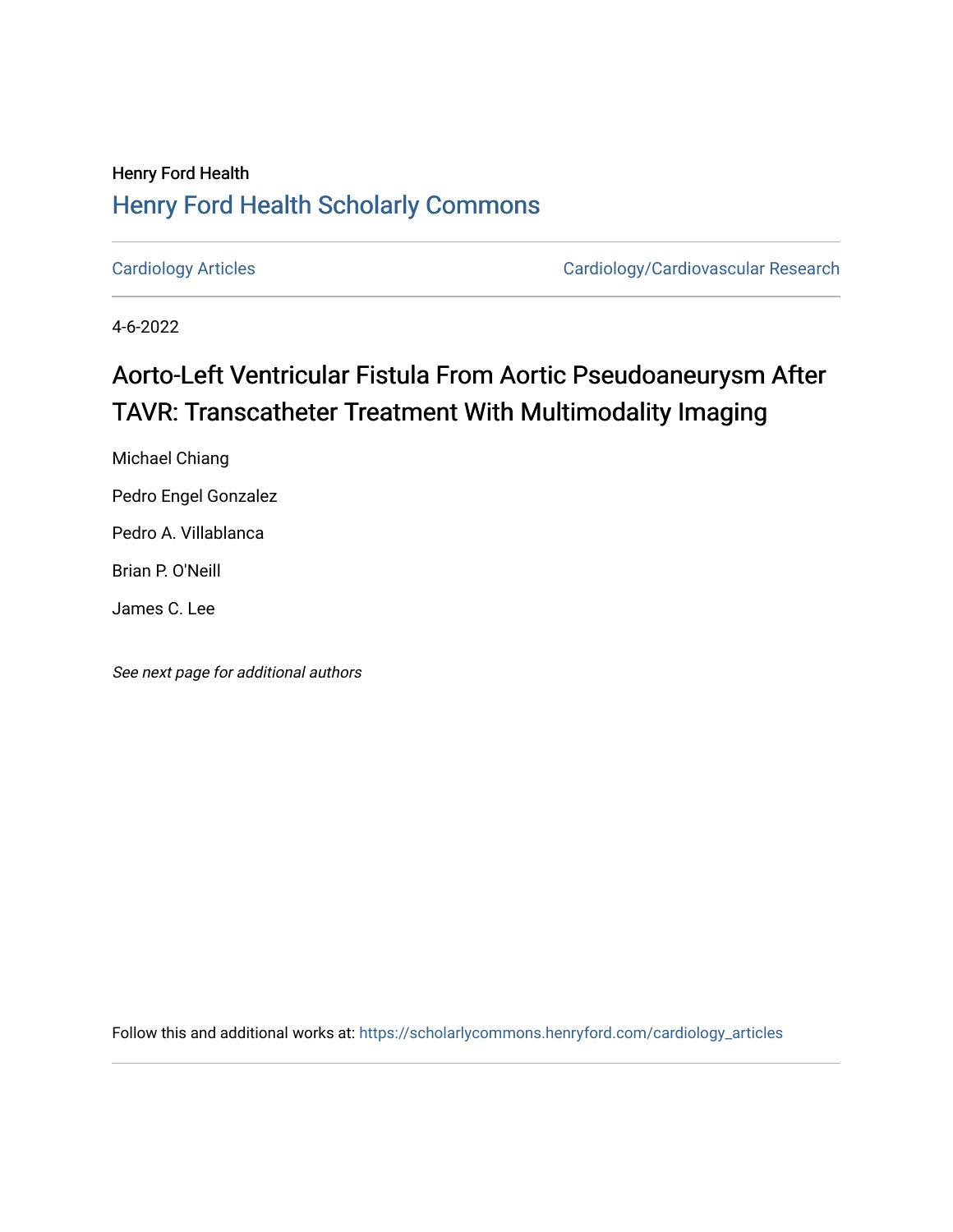### Authors

Michael Chiang, Pedro Engel Gonzalez, Pedro A. Villablanca, Brian P. O'Neill, James C. Lee, Tiberio Frisoli, Dee Dee Wang, Marvin H. Eng, and William W. O'Neill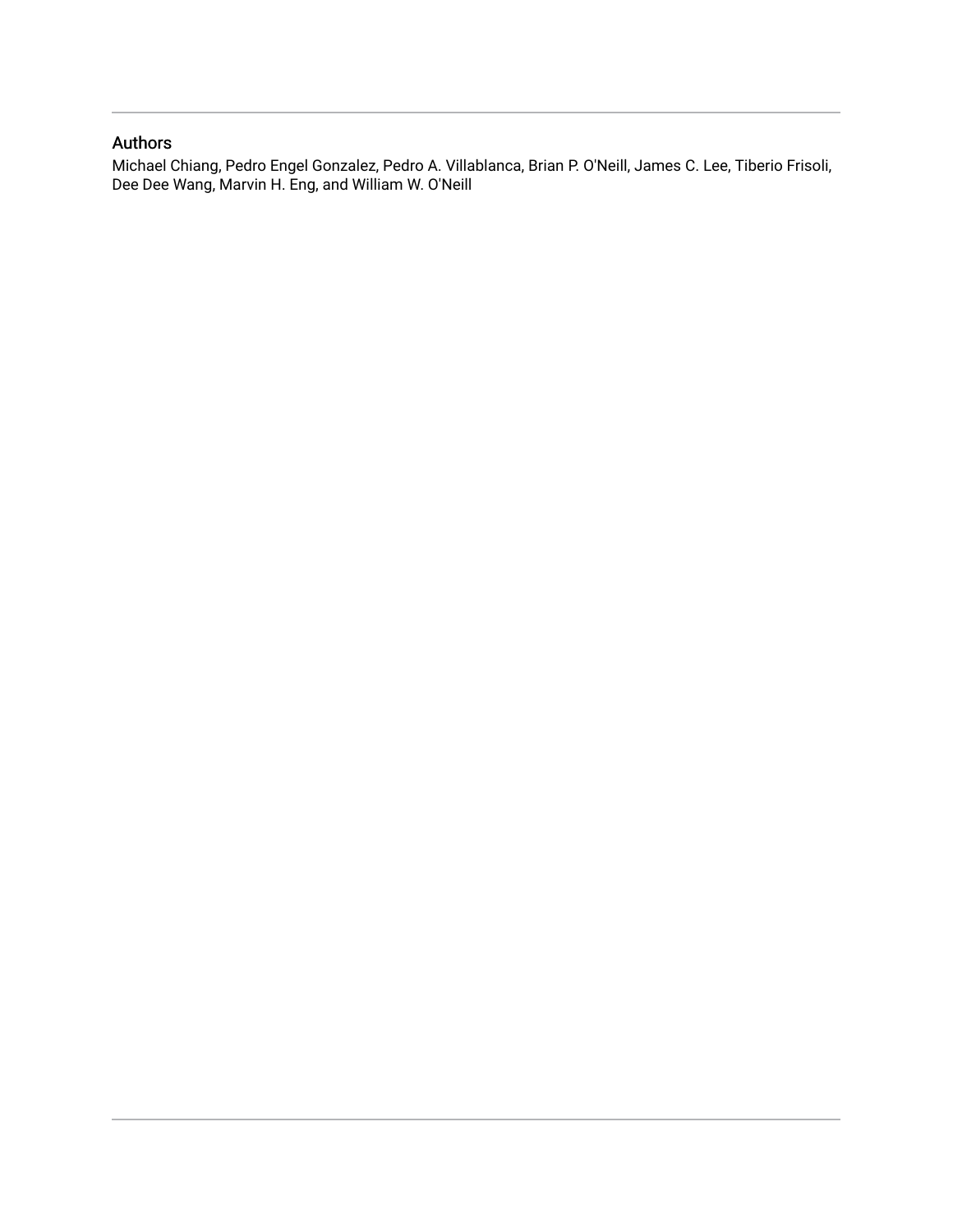## **RTICLE IN PRESS**

JACC: CARDIOVASCULAR INTERVENTIONS (2002) 2003 - 2022 ª 2022 BY THE AMERICAN COLLEGE OF CARDIOLOGY FOUNDATION PUBLISHED BY ELSEVIER

#### IMAGES IN INTERVENTION

## Aorto-Left Ventricular Fistula From Aortic Pseudoaneurysm After TAVR Transcatheter Treatment With Multimodality Imaging

**:A:** 

Michael Chiang, MBBS, Pedro E. Gonzalez, MD, Pedro A. Villablanca, MD, MSC, Brian P. O'Neill, MD, James Lee, MD, Tiberio Frisoli, MD, Dee Dee Wang, MD, Marvin H. Eng, MD, William W. O'Neill, MD

T7-year-old gentleman with history of severe<br>
aortic stenosis status post-implantation of a<br>
29-mm SAPIEN 3 (Edwards Lifesciences)<br>
transcatheter aortic valve replacement (TAVR) valve aortic stenosis status post-implantation of a 29-mm SAPIEN 3 (Edwards Lifesciences) 6 years prior was admitted to our institution with acute on chronic diastolic heart failure. His past medical history included recent severe coronavirus disease 2019 infection, diabetes mellitus, coronary artery disease with prior stenting, bradycardia status post–permanent pacemaker implantation, and atrial fibrillation. Transesophageal echocardiography (TEE) demonstrated presence of severe paravalvular leak localized to the region of the native left coronary cusp of the aorta surrounding the TAVR device ([Figure 1A,](#page-3-0) [Video 1A](https://doi.org/10.1016/j.jcin.2022.02.034)). An aortogram demonstrated presence of an aortic pseudoaneurysm (AP) adjacent to the TAVR valve ([Figure 2A,](#page-3-1) [Video 2A\)](https://doi.org/10.1016/j.jcin.2022.02.034). Threedimensional computed tomography (CT) reconstruction demonstrated the aortic (inflow) side of the AP was through the frame of the TAVR valve. The only possible way to access the AP was to go through one specific strut of the upper frame of the TAVR valve,

which measured to be 2.8 mm in maximal diameter ([Figures 3A](#page-4-0) to [3C](#page-4-0)). This information, combined with the angiographic images, enabled us to plan the type, size of the device delivery sheath, and the device we chose to use.

Transcatheter closure of aortic pseudoaneurysm and aorto-left ventricular (Ao-LV) fistula was performed, utilizing pre-procedural CT angiographic planning and TEE guidance. The aortic side of the AP was engaged with a 7-F JL4 guiding catheter through the upper cell of the TAVR frame on the aortic side under prespecified CT-generated fluoroscopic angles ([Figure 3A](#page-4-0)). Initial closure was attempted with a  $5 \times$ 4 mm Amplatzer Duct Occluder II (Abbott Structural Heart) ([Figure 2B](#page-3-1)), with the distal disc and majority of the body of the plug deployed inside the AP. However, after the proximal disc of the device was deployed across the TAVR frame inside the aorta, it interfered with the opening and closure of the TAVR valve. Closure with a smaller sized  $3 \times 4$  mm Amplatzer Duct Occluder II was reattempted but yielded a similar result. Hence, both were recaptured

From the Center for Structural Heart Disease, Henry Ford Hospital, Detroit, Michigan, USA.

The authors attest they are in compliance with human studies committees and animal welfare regulations of the authors' institutions and Food and Drug Administration guidelines, including patient consent where appropriate. For more information, visit the [Author Center](https://www.jacc.org/author-center).

Manuscript received February 8, 2022; accepted February 15, 2022.

ISSN 1936-8798/\$36.00 <https://doi.org/10.1016/j.jcin.2022.02.034>

Downloaded for Anonymous User (n/a) at Henry Ford Hospital / Henry Ford Health System (CS North America) from ClinicalKey.com by Elsevier on May 11, 2022. For personal use only. No other uses without permission. Copyright ©2022. Elsevier Inc. All rights reserved.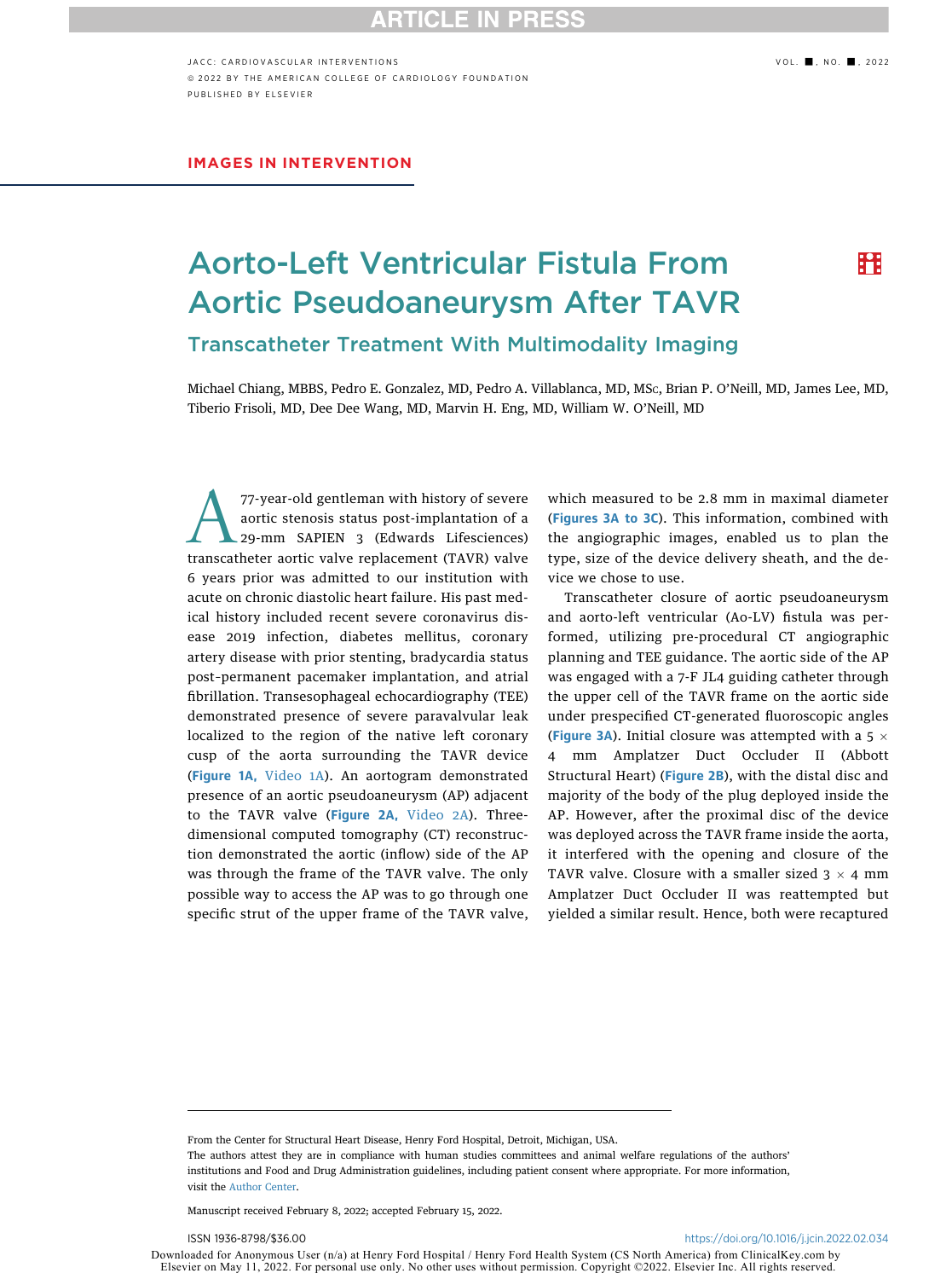2

<span id="page-3-0"></span>

<span id="page-3-1"></span>

Downloaded for Anonymous User (n/a) at Henry Ford Hospital / Henry Ford Health System (CS North America) from ClinicalKey.com by<br>Elsevier on May 11, 2022. For personal use only. No other uses without permission. Copyright